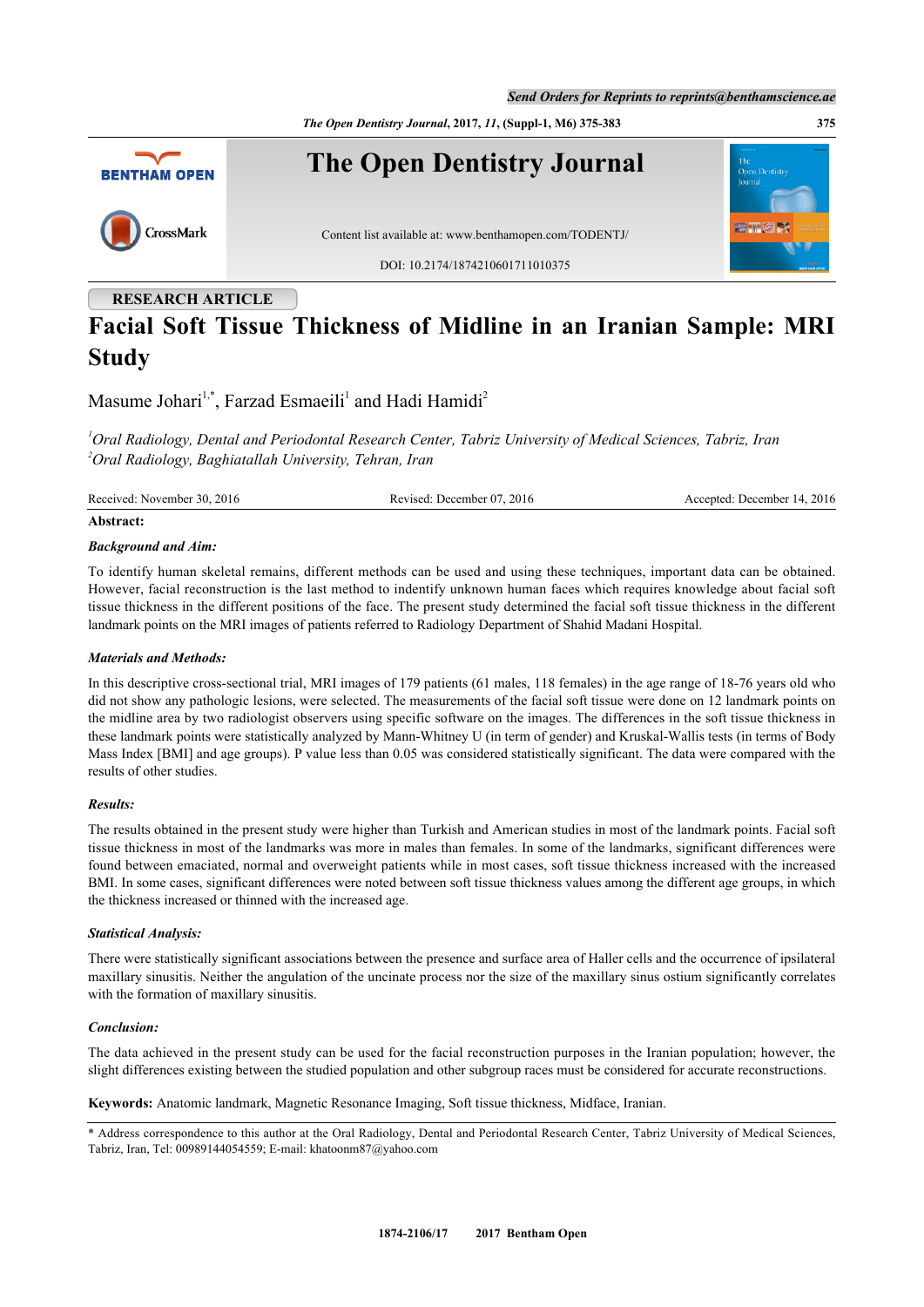# **INTRODUCTION**

It is important to identify a skeletonized cadaver. In these cases, facial features are distorted so identity of the deceased is unrecognizable [\[1](#page-6-0)]. DNA analysis, dental records and finger prints methods are dependent on comparative databases [\[2](#page-7-0)]. Characteristics such as age, sex, race, and body size cannot be used without comparison with ante mortem information [\[3](#page-7-1)]. Facial reconstruction technique is the best way to identify a person in a situation that other techniques are useless [\[4](#page-7-2)]. To reconstruct the face accurately, further information such as hair color, eyelid, ear shape and facial soft tissue thickness is needed [\[4](#page-7-2)]. Facial soft tissue thickness is necessary for facial reconstruction because all other features have been lost or damaged [\[5\]](#page-7-3). Previous studies showed that there is a significant variation in facial tissue thickness between different populations. Databases of facial soft tissue thickness are available for Australian, Brazilian, Japanese, Portuguese, Egyptian, Indian, Turkish and Slovak [[1,](#page-6-0)[3](#page-7-1) - [12](#page-7-4)]. El-Mehallawi and Soliman found out that there is a significant difference in facial thickness of different genders [\[13](#page-7-5)]. Also different body types (overweight, normal, emaciated) play important roles in facial reconstruction [\[14](#page-7-6) - [16\]](#page-7-7).

Determining offset of soft tissue at specific landmarks is the principle of facial reconstruction[[1](#page-6-0)]. There are different methods established to determine soft tissue thickness, *e.g.* puncture, x-ray imaging, CT images, CBCT images, ultrasonic and MRI images [[4,](#page-7-2) [5](#page-7-3), [12](#page-7-4), [13](#page-7-5)[,17\]](#page-7-8). Each of these methods has its own limitations [\[13,](#page-7-5) [18](#page-7-9) - [20\]](#page-7-10). Recently magnetic resonance imaging has been used mostly because of its accuracy and hazardless characteristics [[1,](#page-6-0) [2](#page-7-0), [21\]](#page-7-11).

As we know, there is no database of facial soft tissue thickness among Iranian population in relation to sex, age and BMI and this lake of information makes it difficult to reconstruct facial soft tissue. The aim of this study was to collect a database of average facial soft tissue thickness measured on MRI in relation to sex, age and BMI for the Iranian population. This article represents the first database of facial soft tissue thickness for Middle East countries.

# **MATERIALS AND METHODS**

This descriptive cross-sectional study included 179 patients (60 males and 119 females) between the ages of 11 and 76 years old. The patients were candidates for brain MRI in the radiology clinic during December 2012 and March 2013. The MR images were required for diagnostic purposes. All edentulous patients and those with trauma, known systemic disease, previous history of surgery, soft tissue and bone masses and those taking medications that influence the thickness of soft tissue like Cortisol, or any other pathology that may distort the soft tissue thickness excluded from the study.

Patient's information such as sex, age, weight and height was collected before the examination. Body mass index was calculated by placing the height and weight at the formula  $(kg/m<sup>2</sup>)$ . Siemens magnetom avanto 1.5 Tesla unit were used to performing images. The T1-weighted sagittal images were used to measure 12 landmarks placed at midsagittal according to the studies of Sahni *et al.*, Penekova *et al.* and Spahioghlu *et al.* [\[1](#page-6-0) - [3\]](#page-7-1). Landmarks consist: opisthocranion (op), vertex (v), supraglabella (sg), glabella(g), nasion(n), end of nasal(end), mid-philtrum(mid), upper lip margin(ul),lower lip margin(ll), chin lip fold(clf), mental eminence(me) and beneath chin(bc) (Fig.**1**).

The fusion eFilm 2.1.2 software was used to measure soft tissue thickness. All collected data were analyzed using SPSS 21 software. A test was performed for Intra-observer errors by repeating measurements for 20 cases. The mean, standard deviation (SD) and range were calculated for all the landmarks. Data were classified by differences between age, sex, and BMI. The data were compared with other studies and the differences were noted. Independent t-test and one-way analysis of variance (ANOVA) were used as statistical analysis.

# **RESULTS**

Our study demonstrates that there was a significant difference between men and women in the age range of 18-34 years old, according to some landmarks including nasion, end of nasal, mid-philtrum, upper lip margin, lower lip margin, chin-lip fold, mental eminence, and beneath chin; and soft tissue thickness in men was significantly more than women. In other variables, there was no significant difference between two groups (Table **[1](#page-2-0)**).

<span id="page-1-0"></span>Also, in the age range of 35-45 years old, some thickness of soft tissue landmarks including nasion and upper lip margin, were significantly higher in men. In other landmarks, there was no significant difference between two genders (Table **[1](#page-2-0)**).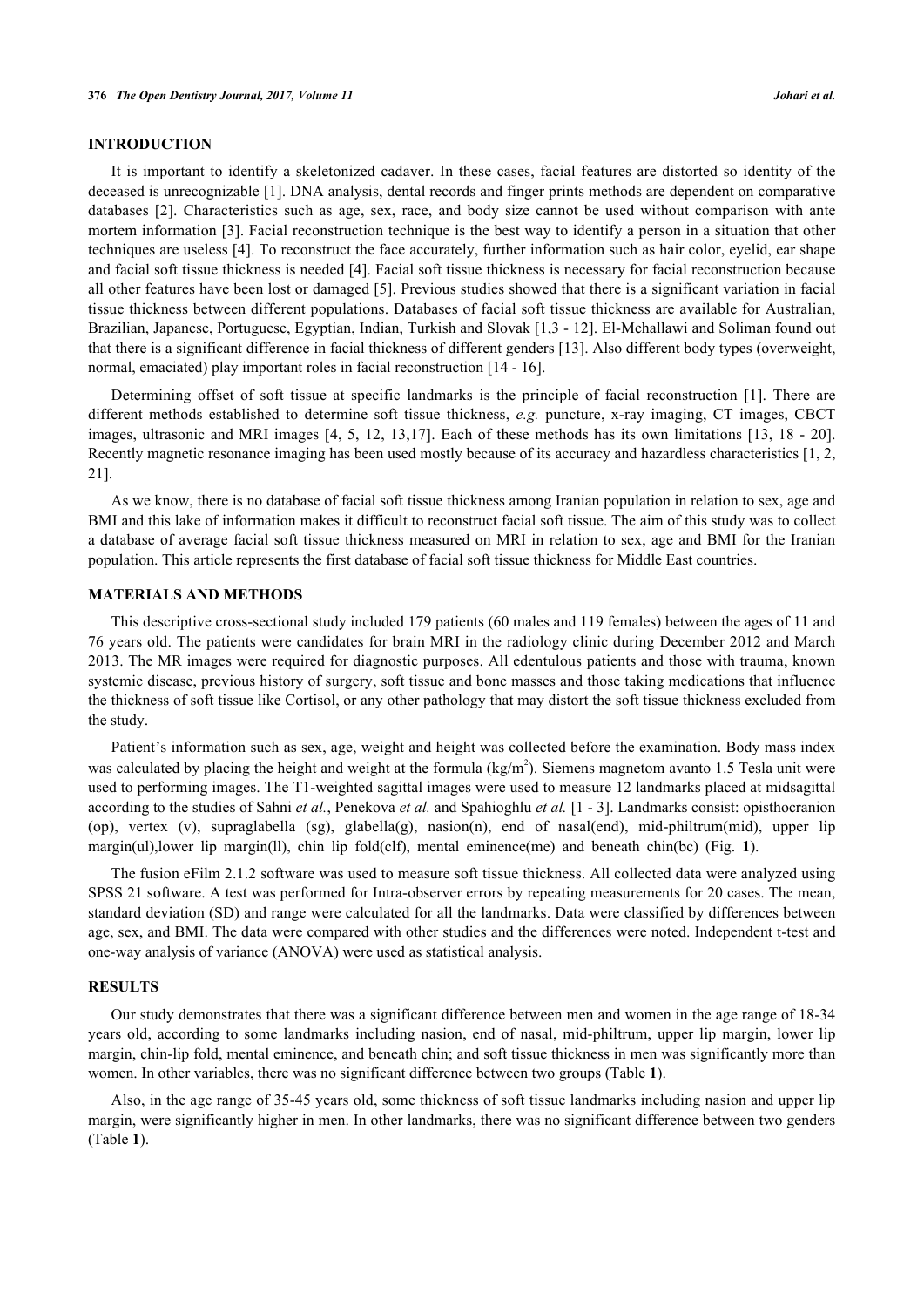

**Fig. (1).** Anatomical landmarks: (1) Supraglabella. (2) Glabella. (3) Nasion. (4) End of nasal. (5) Mid-philtrum .(6)Upper lipmargin. (7)Lower lip margin. (8) Chin lip fold. (9) Mental eminence. (10) Beneath chin. (11) Vertex. (12) Opisthocranion.

Furthermore, in age range of >46 years old, soft tissue thickness in landmarks of mid-philtrum, upper lip margin, lower lip margin, chin-lip fold, and opisthocranion were significantly higher in men. However, in other landmarks, there was no significant difference between the two groups (Table **[1](#page-2-0)**).

<span id="page-2-0"></span>

| Table 1. Comparison of males and females (a) between 18 and 24 years, (b) between 25 and 45 years and (c) over 46 years (all |  |  |
|------------------------------------------------------------------------------------------------------------------------------|--|--|
| the measurements in millimeter).                                                                                             |  |  |

| Landmarks        |       |      | Male |     |                | Female |      |                |        | P Value        |        |
|------------------|-------|------|------|-----|----------------|--------|------|----------------|--------|----------------|--------|
| (A)              | Mean  | S.D. | Min  | Max | Rang           | Mean   | S.D. | Min            | Max    | Rang           |        |
| Supraglabella    | 5.07  | 1.13 | 3    | 8   | 5              | 4.73   | 1.14 | 2              | 9      | $\overline{7}$ | 0.23   |
| Glabella         | 6.66  | 1.34 | 4    | 10  | 6              | 6.86   | 1.31 | 4              | 10     | 6              | 0.41   |
| Nasion           | 8.41  | 1.8  | 5    | 11  | 6              | 7.38   | 1.78 | $\overline{3}$ | 13     | 10             | 0.009  |
| End of nasal     | 3.28  | 2.28 | 2    | 13  | 11             | 2.48   | 0.69 |                | 4      | 3              | 0.04   |
| Mid-philtrum     | 16.41 | 3.19 | 11   | 23  | 12             | 13.95  | 2.55 | 6              | 22     | 16             | 0.001  |
| Upper lipmargin  | 13.86 | 2.13 | 10   | 17  | $\overline{7}$ | 11.86  | 1.93 | 8              | 17     | 9              | 0.0001 |
| Lower lip margin | 14.62 | 1.93 | 10   | 18  | 8              | 13.17  | 2.03 | 6              | 17     | 11             | 0.002  |
| Chin lip fold    | 12.24 | 1.64 | 9    | 16  | $\overline{7}$ | 11.41  | 1.92 | 6              | 16     | 10             | 0.05   |
| Mental eminence  | 15.38 | 3.89 | 10   | 28  | 18             | 12.75  | 2.21 | 9              | 17     | 8              | 0.001  |
| Beneath chin     | 8.64  | 1.99 | 5    | 12  | $\overline{7}$ | 7.24   | 1.62 | 5              | 12     | $\overline{7}$ | 0.003  |
| Vertex           | 7.14  | 1.43 | 5    | 10  | 5              | 7.31   | 1.72 | $\overline{2}$ | 11     | 9              | 0.58   |
| Opisthocranion   | 6.18  | 1.25 | 4    | 8   | 4              | 5.97   | 1.57 | 3              | 12     | 9              | 0.43   |
| (B)              |       |      |      |     |                |        |      |                |        |                |        |
| Supraglabella    | 5.2   | 1.62 | 3    | 9   | 6              | 4.25   | 1.29 | $\overline{c}$ | $\tau$ | 5              | 0.13   |
| Glabella         | 7.8   | 1.75 | 5    | 11  | 6              | 7.35   | 1.39 | 5              | 11     | 6              | 0.59   |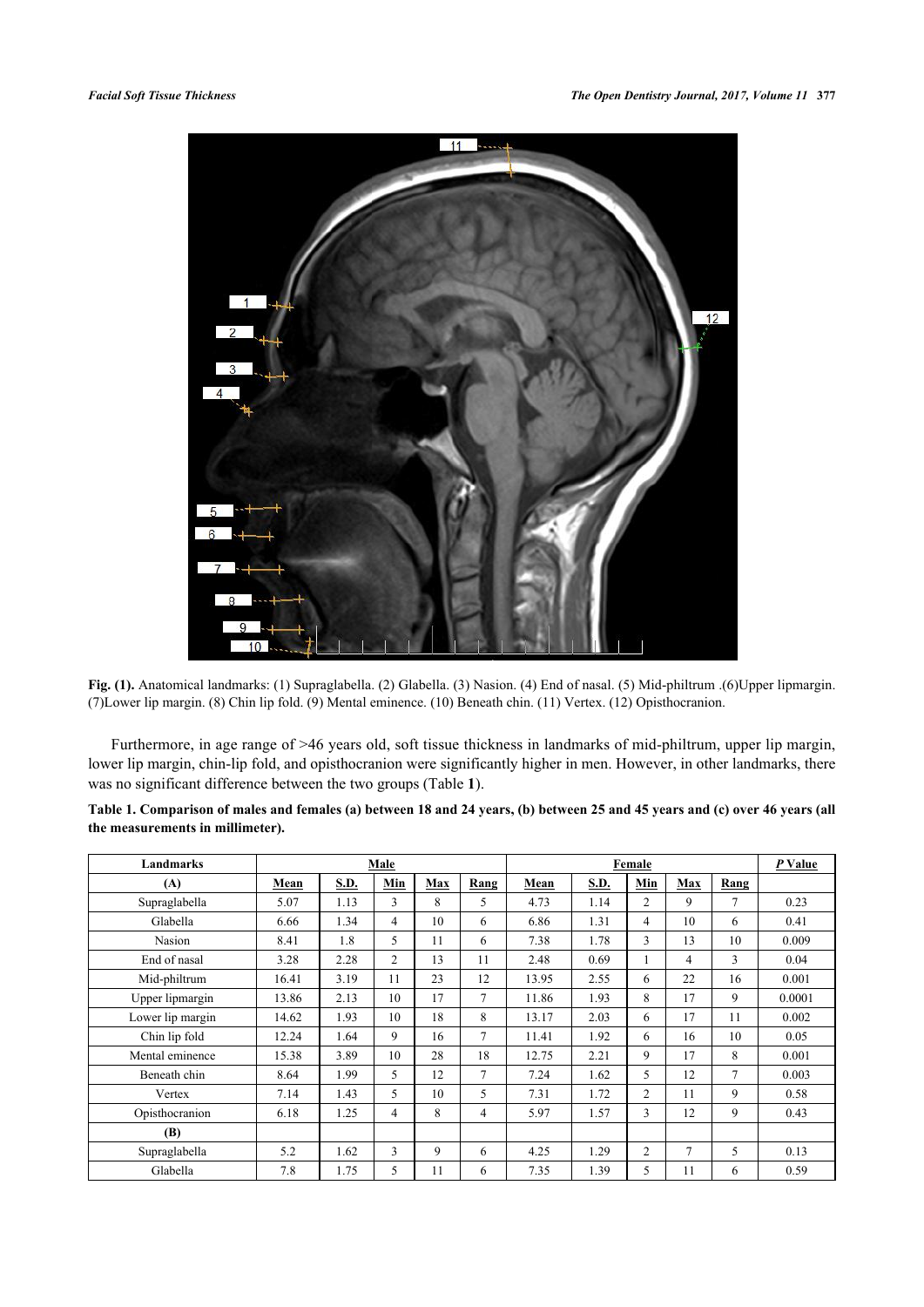# **378** *The Open Dentistry Journal, 2017, Volume 11 Johari et al.*

| Landmarks        |                |                | Male           |                |                | Female |      |                |                | P Value        |       |
|------------------|----------------|----------------|----------------|----------------|----------------|--------|------|----------------|----------------|----------------|-------|
| (A)              | Mean           | S.D.           | Min            | Max            | Rang           | Mean   | S.D. | Min            | Max            | Rang           |       |
| Nasion           | 9              | 1.05           | $\tau$         | 10             | 3              | 7.6    | 1.73 | 5              | 12             | $\tau$         | 0.02  |
| End of nasal     | $\overline{3}$ | 0.82           | $\overline{2}$ | 5              |                | 2.6    | 0.59 | $\mathbf{1}$   | 3              | $\overline{2}$ | 0.33  |
| Mid-philtrum     | 12.7           | 4.29           | $\overline{2}$ | 17             | 15             | 13.4   | 1.27 | 11             | 16             | 5              | 0.98  |
| Upper lipmargin  | 12.2           | 1.93           | 9              | 16             | $\overline{7}$ | 10.6   | 1.39 | 9              | 14             | 5              | 0.02  |
| Lower lip margin | 14.3           | $\overline{2}$ | 11             | 17             | 6              | 13.1   | 2.07 | 9              | 17             | 8              | 0.18  |
| Chin lip fold    | 12.2           | 1.48           | 10             | 15             | 5              | 11.7   | 1.92 | 9              | 16             | $\tau$         | 0.5   |
| Mental eminence  | 15.2           | 3.68           | 11             | 22             | 11             | 12.6   | 2.3  | $\tau$         | 17             | 10             | 0.07  |
| Beneath chin     | 9              | 2.55           | 5              | 14             | 9              | 7.47   | 1.74 | 5              | 11             | 6              | 0.09  |
| Vertex           | 7.78           | 1.86           | 6              | 12             | 6              | 6.85   | 2.03 | $\overline{3}$ | 12             | 9              | 0.22  |
| Opisthocranion   | 6.11           | 1.17           | $\overline{4}$ | 8              | $\overline{4}$ | 6.15   | 1.35 | $\overline{4}$ | 9              | 5              | 0.95  |
| (C)              |                |                |                |                |                |        |      |                |                |                |       |
| Supraglabella    | 5              | 0.77           | $\overline{4}$ | 6              | $\overline{2}$ | 4.96   | 1.07 | $\overline{3}$ | $\overline{7}$ | $\overline{4}$ | 0.97  |
| Glabella         | 6.78           | 1.35           | $\overline{4}$ | 10             | 6              | 7.11   | 1.26 | $\overline{4}$ | 9              | 5              | 0.29  |
| <b>Nasion</b>    | 8.89           | 1.84           | 6              | 13             | $\overline{7}$ | 8.29   | 1.8  | 5              | 13             | 8              | 0.37  |
| End of nasal     | 2.89           | 0.58           | $\overline{2}$ | $\overline{4}$ | $\overline{c}$ | 2.71   | 0.53 | $\overline{2}$ | $\overline{4}$ | $\overline{2}$ | 0.32  |
| Mid-philtrum     | 14.11          | 3.66           | $\overline{2}$ | 19             | 17             | 13.14  | 4.79 | $\overline{7}$ | 33             | 26             | 0.04  |
| Upper lipmargin  | 12.67          | 2.63           | $\overline{7}$ | 18             | 11             | 10.67  | 1.92 | $\tau$         | 14             | $\tau$         | 0.007 |
| Lower lip margin | 14.28          | 2.14           | 11             | 18             | $\overline{7}$ | 12.54  | 2.08 | 8              | 16             | 8              | 0.02  |
| Chin lip fold    | 12.61          | 1.54           | 9              | 15             | 6              | 11.25  | 1.43 | $\overline{7}$ | 15             | 8              | 0.004 |
| Mental eminence  | 14.39          | 2.19           | 11             | 19             | 8              | 13.68  | 2.07 | 10             | 18             | 8              | 0.34  |
| Beneath chin     | 8.5            | 2.47           | 5              | 13             | 8              | 7.86   | 1.82 | 4              | 12             | 8              | 0.44  |
| Vertex           | 6.35           | 1.37           | 3              | 8              | 5              | 6.68   | 1.52 | 3              | 10             | $\overline{7}$ | 0.49  |
| Opisthocranion   | 6.67           | 1.75           | $\overline{2}$ | 9              | $\overline{7}$ | 5.85   | 1.18 | $\overline{4}$ | 8              | $\overline{4}$ | 0.04  |

*(Table 1) contd.....*

Comparison of the landmarks in men by age groups showed that there was a significant difference in 3 groups' (18-34, 35-45, and >46 years old) soft tissue landmarks including mid-philtrum, but there was not a significant difference in other landmarks (Table **[2](#page-3-0)**).

As well as, there was a significant difference between two age groups of 18-34 and ≥ 46 years old in mid-philtrum. Also, a significant difference between two age groups of 18-34 and 35-45 years old was found in mid-philtrum. In addition, there was no significant difference between two groups of 35-45 and ≥ 46 years old in mid-philtrum (Table **[2](#page-3-0)**).

Comparison of the landmarks in women by age groups showed that there was a significant difference in 3 groups' (18-34, 35-45, and >46 years old) soft tissue landmarks including upper lip margin, but there was no significant difference in other landmarks (Table **[2](#page-3-0)**).

<span id="page-3-0"></span>**Table 2. Age comparison for: (a) males and (b) females (all the measurements in millimeter).**

|                  | $18-24$ |             | 25-45 |                | >46   |      | P Value |
|------------------|---------|-------------|-------|----------------|-------|------|---------|
| Landmarks        | Mean    | <b>S.D.</b> | Mean  | S.D            | Mean  | S.D. |         |
| (a)              |         |             |       |                |       |      |         |
| Supraglabella    | 5.07    | 1.13        | 5.2   | 1.62           | 5     | 0.77 | 0.99    |
| Glabella         | 6.66    | 1.34        | 7.8   | 1.75           | 6.78  | 1.35 | 0.14    |
| Nasion           | 8.41    | 1.8         | 9     | 1.05           | 8.89  | 1.84 | 0.63    |
| End of nasal     | 3.28    | 2.28        | 3     | 0.82           | 2.89  | 0.58 | 0.81    |
| Mid-philtrum     | 16.41   | 3.19        | 12.7  | 4.29           | 14.11 | 3.66 | 0.02    |
| Upper lip margin | 13.86   | 2.13        | 12.2  | 1.93           | 12.67 | 2.63 | 0.09    |
| Lower lip margin | 14.62   | 1.93        | 14.3  | $\overline{2}$ | 14.28 | 2.14 | 0.75    |
| Chin lip fold    | 12.24   | 1.64        | 12.2  | 1.48           | 12.61 | 1.54 | 0.62    |
| Mental eminence  | 15.38   | 3.89        | 15.2  | 3.68           | 14.39 | 2.19 | 0.77    |
| Beneath chin     | 8.64    | 1.99        | 9     | 2.55           | 8.5   | 2.47 | 0.89    |
| Vertex           | 7.14    | 1.43        | 7.78  | 1.86           | 6.35  | 1.37 | 0.13    |

 $p < 0.05$ .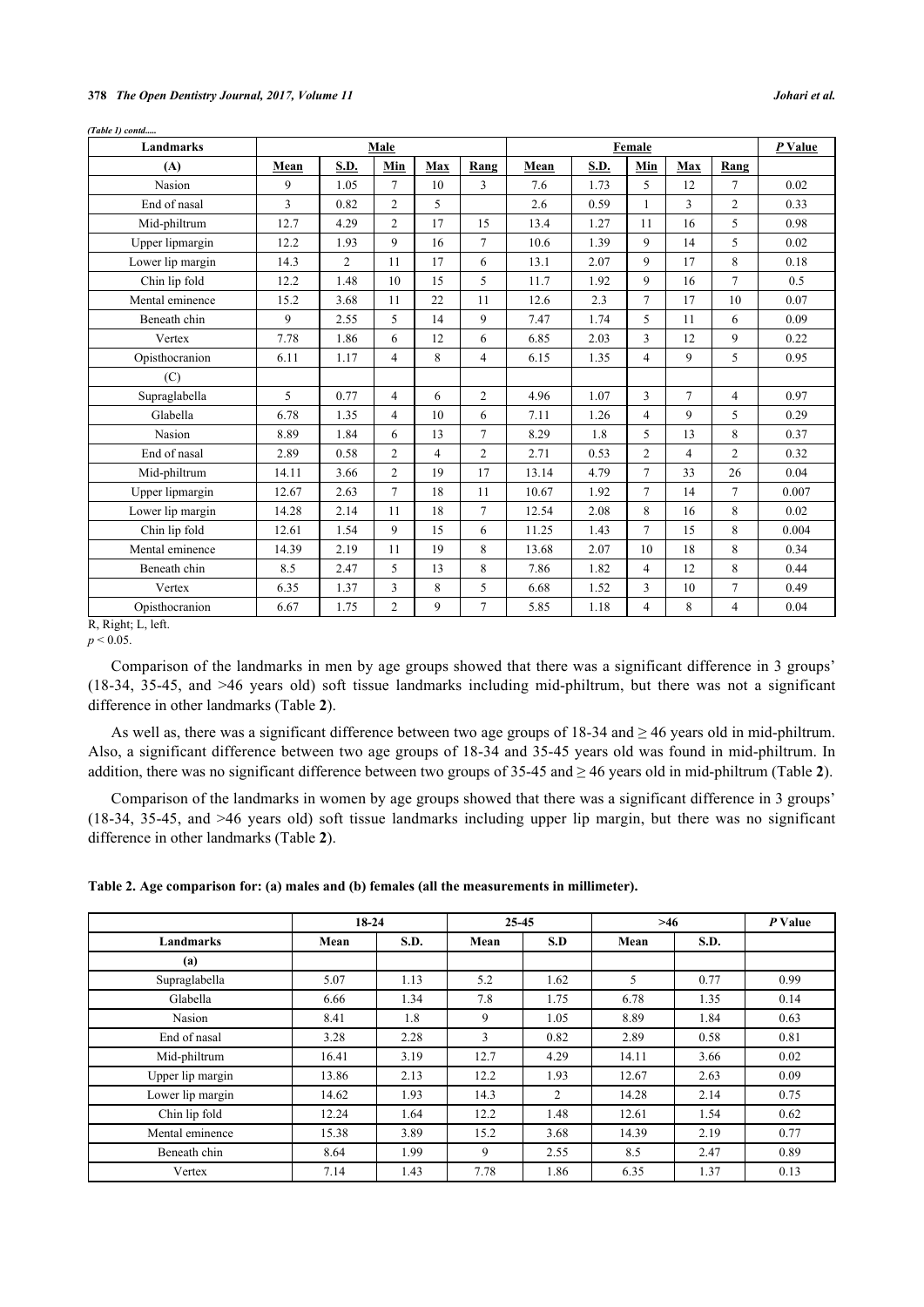*(Table 2) contd.....*

|                         | $18-24$ |      | $25 - 45$ |      | >46   |      | P Value |
|-------------------------|---------|------|-----------|------|-------|------|---------|
| Landmarks               | Mean    | S.D. | Mean      | S.D  | Mean  | S.D. |         |
| Opisthocranion          | 6.18    | 1.25 | 6.11      | 1.17 | 6.67  | 1.75 | 0.33    |
| (b)                     | Mean    | S.D. | Mean      | S.D  | Mean  | S.D. |         |
| Supraglabella           | 4.73    | 1.14 | 4.25      | 1.29 | 4.96  | 1.07 | 0.09    |
| Glabella                | 6.86    | 1.31 | 7.35      | 1.39 | 7.11  | 1.26 | 0.25    |
| Nasion                  | 7.38    | 1.78 | 7.6       | 1.73 | 8.29  | 1.8  | 0.09    |
| End of nasal            | 2.48    | 0.69 | 2.6       | 0.59 | 2.71  | 0.53 | 0.16    |
| Mid-philtrum            | 13.95   | 2.55 | 13.4      | 1.27 | 13.14 | 4.79 | 0.09    |
| Upper lip margin        | 11.86   | 1.93 | 10.6      | 1.39 | 10.67 | 1.92 | 0.006   |
| Lower lip margin        | 13.17   | 2.03 | 13.1      | 2.07 | 12.54 | 2.08 | 0.37    |
| Chin lip fold           | 11.41   | 1.92 | 11.7      | 1.92 | 11.25 | 1.43 | 0.79    |
| Mental eminence         | 12.75   | 2.21 | 12.6      | 2.3  | 13.68 | 2.07 | 0.17    |
| Beneath chin            | 7.24    | 1.62 | 7.47      | 1.74 | 7.86  | 1.82 | 0.31    |
| Vertex                  | 7.31    | 1.72 | 6.85      | 2.03 | 6.68  | 1.52 | 0.12    |
| Opisthocranion<br>$  -$ | 5.97    | 1.57 | 6.15      | 1.35 | 5.85  | 1.18 | 0.81    |

R, Right; L, left.

 $p < 0.05$ .

There was a significant difference between two age groups (18-34 and 35-45 years old) in upper lip margin (Table **[2](#page-3-0)**).

Also, there was a significant difference between two age groups (18-34 and  $\geq$  46 years old) in upper lip margin (Table **[2](#page-3-0)**).

In addition, no significant difference was found in two age groups (35-45 and  $\geq$  46 years old) in upper lip margin (Table **[1](#page-2-0)**).

Comparison of the landmarks in men by weight groups (low weight, normal weight, overweight) showed that there was a significant difference in three groups in some of the landmarks including mental eminence and vertex. Nevertheless, there was no significant difference between groups in other landmarks (Table**3**).

Our results showed a significant difference between low weight and normal weight samples in vertex, but the difference between two groups in landmark of mental eminence was not significant (Table **[3](#page-4-0)**).

Also, there was a significant difference between low weight and overweight samples in vertex and mental eminence (Table **[3](#page-4-0)**).

Nevertheless, there was no significant difference between two groups in Mental eminence and vertex (Table **[3](#page-4-0)**).

On the other hand, comparison of the landmarks in women by weight groups (low weight, normal weight, overweight) showed that there was a significant difference in three groups in amount of soft tissue thickness in glabella, nasion, end of nasal, mental eminence, and beneath chin (Table **[3](#page-4-0)**).

Result of comparison between low weight and normal weight women demonstrated that there was a significant difference between two groups in amount of nasion, but no significant difference was found between two groups in amount of glabella, end of nasal, mental eminence, and beneath chin (Table **[2](#page-3-0)**).

There was no significant difference between two groups (low weight and overweight samples) in amount of glabella and end of nasal landmarks, but the difference was significant in amount of nasion, mental eminence, and beneath chin (Table **[3](#page-4-0)**).

Also, in normal weight and overweight groups, a significant difference was found in all the landmarks including glabella, nasion, end of nasal, mental eminence, and beneath chin (Table **[3](#page-4-0)**).

<span id="page-4-0"></span>**Table 3. Tissue depth means of BMI subgroups of (a) males and (b) females (measurements in millimeter).**

| Landmark      | BMI < 20 |      | <b>BMI 21-25</b> |      | BMI > 26 |      | P Value |
|---------------|----------|------|------------------|------|----------|------|---------|
| (a            | Mean     | S.D. | Mean             | S.D. | Mean     | S.D. |         |
| Supraglabella | 4.67     | 0.82 | 4.82             | .07  |          | 0.83 | 0.69    |
| Glabella      | 6.33     | 0.83 | $ -$<br>6.33     | 1.04 | 7.33     | 1.43 | 0.18    |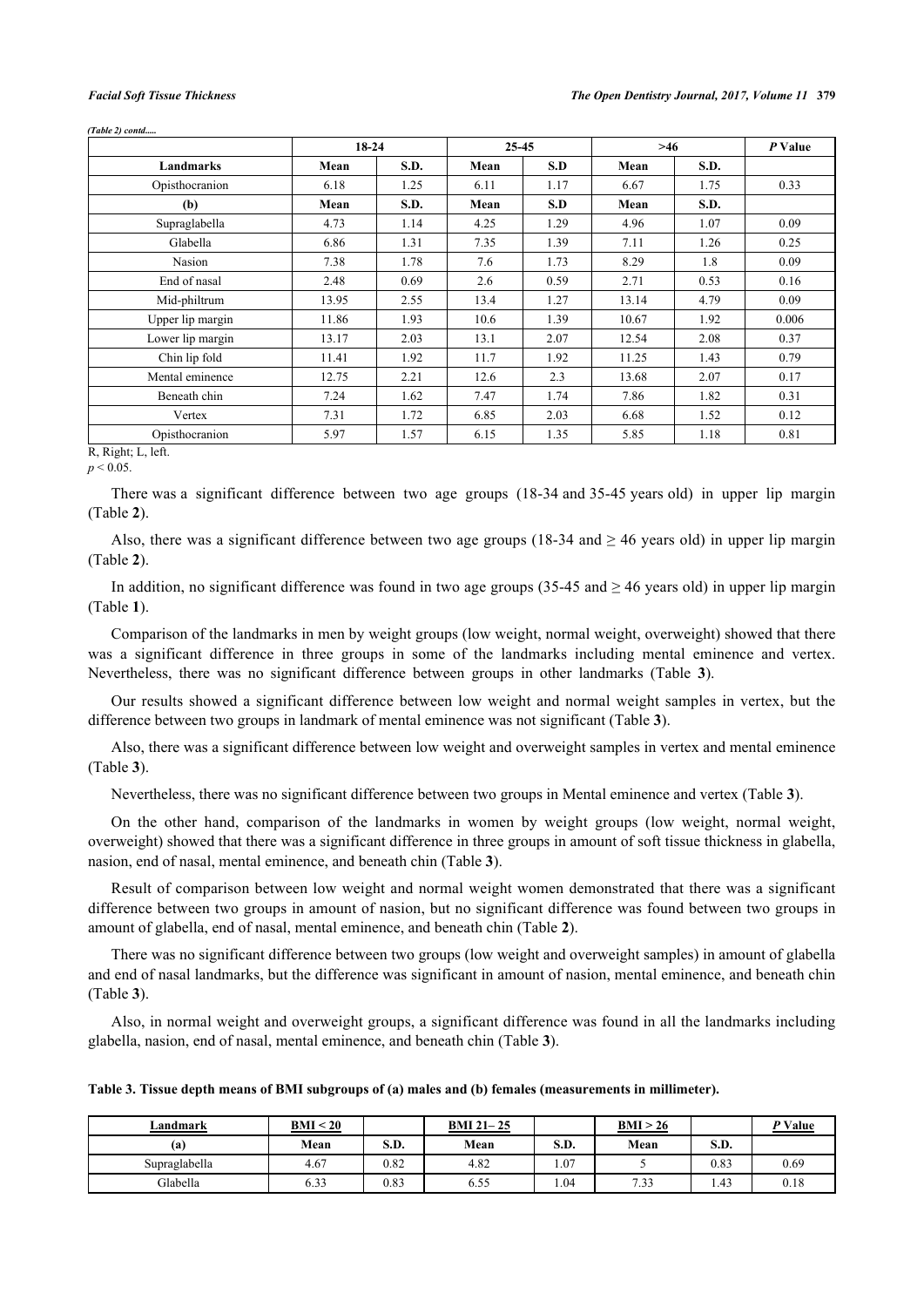| (Table 3) contd |          |      |                  |      |          |      |           |
|-----------------|----------|------|------------------|------|----------|------|-----------|
| Landmark        | BMI < 20 |      | <b>BMI 21-25</b> |      | BMI > 26 |      | $P$ Value |
| (a)             | Mean     | S.D. | Mean             | S.D. | Mean     | S.D. |           |
| Nasion          | 8.5      | 1.97 | 8.64             | 1.8  | 8.75     | 1.42 | 0.92      |
| End of nasal    | 2.83     | 0.75 | 3.18             | 2.04 | 2.88     | 0.61 | 0.81      |
| Mid-philtrum    | 16       | 3.03 | 14.18            | 2.44 | 14.71    | 4.96 | 0.54      |

| Chin lip fold    | 11.67    | 1.86 | 11.91            | 1.87 | 12.46   | 1.56 | 0.65    |
|------------------|----------|------|------------------|------|---------|------|---------|
| Mental eminence  | 11.83    | 2.48 | 13.89            | 3.41 | 15.39   | 3.64 | 0.05    |
| Beneath chin     | 6.33     | 1.15 | 7.44             | 2.35 | 8.65    | 2.41 | 0.14    |
| Vertex           | 5.67     | 0.82 | 6.73             | 1.42 | 7.39    | 1.27 | 0.01    |
| Opisthocranion   | 5.33     | 1.03 | 5.28             | 1.83 | 6.5     | 1.35 | 0.13    |
|                  | BMI < 20 |      | <b>BMI 21-25</b> |      | BMI >26 |      | P Value |
| (b)              | Mean     | S.D. | Mean             | S.D. | Mean    | S.D. |         |
| Supraglabella    | 4.71     | 1.79 | 4.55             | 1.18 | 4.78    | 1.17 | 0.42    |
| Glabella         | 6.71     | 1.38 | 6.74             | 1.64 | 7.5     | 1.15 | 0.01    |
| Nasion           | 5.57     | 1.62 | 7.21             | 1.89 | 8.25    | 1.68 | 0.001   |
| End of nasal     | 2.29     | 0.49 | 2.42             | 0.68 | 2.68    | 0.57 | 0.05    |
| Mid-philtrum     | 15       | 2.08 | 13.79            | 2.09 | 12.9    | 2.42 | 0.09    |
| Upper lipmargin  | 12       | 2.38 | 11.53            | 1.93 | 10.9    | 1.78 | 0.43    |
| Lower lip margin | 12.57    | 1.9  | 13.8             | 2.03 | 12.9    | 1.98 | 0.72    |

Upper lipmargin 13.67 1.21 12.82 2.64 13.38 2.34 0.83 Lower lip margin 13.33 1.75 15 1.95 1.4.63 1.61 0.17

R, Right; L, left.

*p* <0.05.

# **DISCUSSION**

Due to the lack of soft tissue thickness in the Iranian samples in the present study, soft tissue thickness quantities were measured in a group of patients in the Northwest of Iran. For this purpose, T1-weighted images of patients who underwent MRI evaluations for various reasons, were evaluated in sagittal slices.

Chin lip fold 11.86 1.46 11.11 1.75 11.46 1.9 0.43 Mental eminence 11.29 2.29 12.39 2.22 13.41 2.47 0.05 Beneath chin 6.43 0.79 7.09 1.58 8.06 1.88 0.03 Vertex 1 7 0.82 6.95 1.9 6.83 1.78 0.93 Opisthocranion 5.43 1.9 5.63 1.26 6.15 1.41 0.28

So far, few studies have been carried out using MRI [[1](#page-6-0), [3,](#page-7-1) [21](#page-7-11)]. There is no accessibility to a large number of samples using methods such as CT and X-Ray radiation because of too much radiation; thus, similar studies have been conducted on small number of patients [[18](#page-7-9) - [20](#page-7-10)]. Ultrasonic method due to being operator dependent and probe pressure on tissue is not accurate.

MRI is a radiological imaging method for observing internal structures of the human being. In this method, in addition to detailed anatomical structures, soft tissue details are available in different planes which prove its advantage, in comparison with other methods. Yet it should be noted that this method is expensive than other methods; therefore, possibility of its use, for purposes of determining the thickness of the soft tissue, is limited in some cases. However, the sagittal and axial slices of tissue from the midline and midface MRI, performed at the hospital for patients, is used for the preparation of the database of related soft tissue thickness.

In a similar study, mid-line landmarks were measured [\[2](#page-7-0), [3\]](#page-7-1). In this study, mid-line landmarks were measured too, in Iranian population. Mid-face is the most important region of face for recognition, and in this regard mid-line has special importance [[22\]](#page-7-12).

In this study, patient's MRI measurement was performed in the supine position like Sipahioglu and colleagues' study [\[3](#page-7-1)]. Some studies demonstrated gravity in supine and standing position has a different influence on some face thickness [[18,](#page-7-9) [23,](#page-7-13) [24\]](#page-7-14). Also, some research have shown that soft tissue thickness varies in different ethnic groups [[6](#page-7-15), [13](#page-7-5), [21,](#page-7-11) [22\]](#page-7-12).

Shepherd and colleagues demonstrated that gender and race have important role in face recognition. Therefore, each gender's data should be used on face recognition accuracy of the same gender [\[25](#page-7-16)]. In this study, there was a significant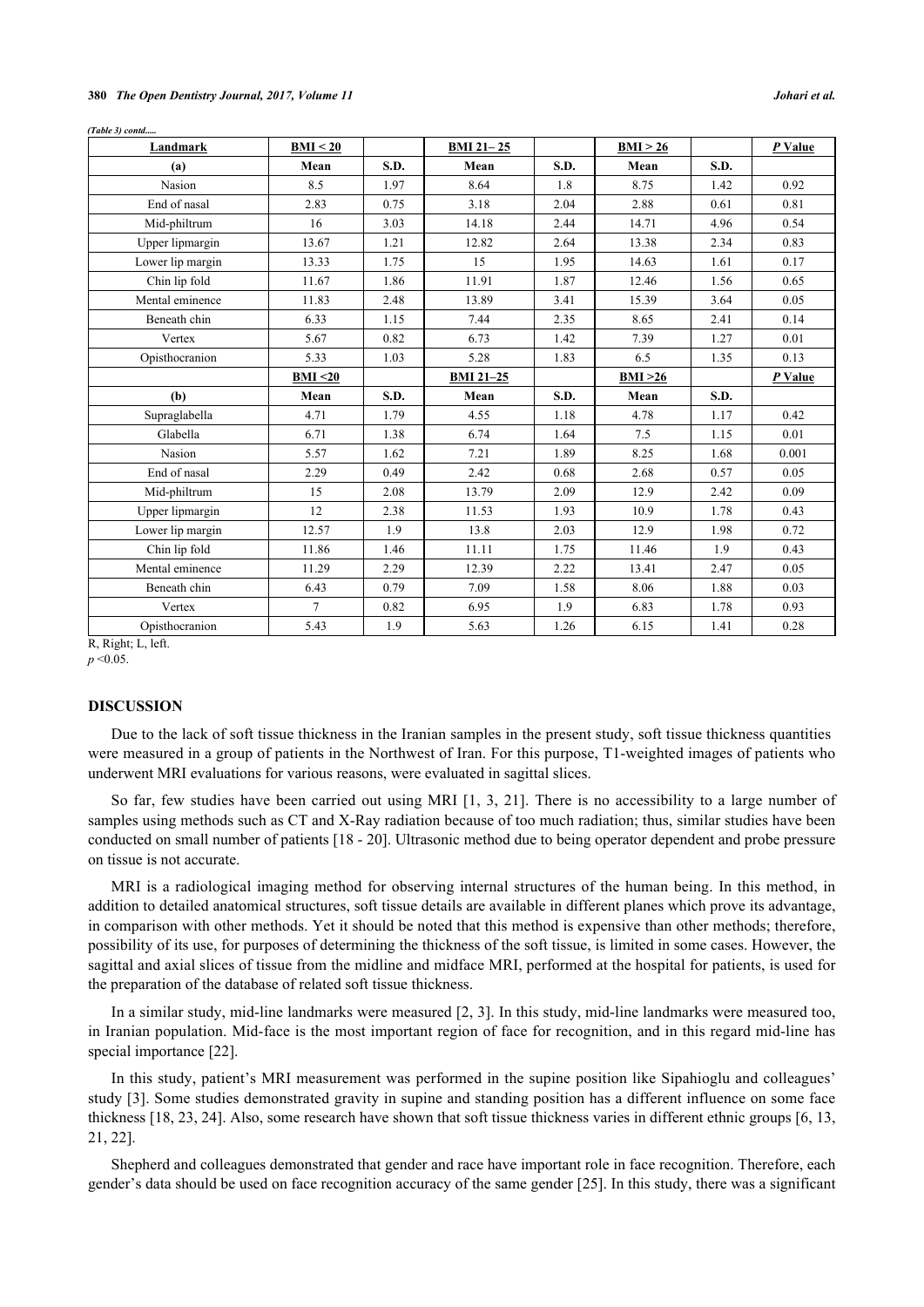difference in some soft tissue thickness landmarks by gender and age groups.

However, in the study by Stephen and Domaracki, it was shown that there was no significant difference between soft tissue thickness of Australian men and women [\[6](#page-7-15)].

Sahni and colleagues demonstrated facial soft tissue thickness in men was more than women in Northwest India [[1\]](#page-6-0). Also, Dong and colleagues reported, in most cases, the anthropological landmarks in men were more than women. In our study, similar results were obtained [\[14](#page-7-6)].

Our study showed, in most cases with BMI rise, soft tissue thickness increased in most landmarks significantly. Also some study has shown a significant relationship between BMI and soft tissue thickness [[3\]](#page-7-1).

Ward and Starbuck could determine weight effects on face recognition accuracy by obese, normal and thin faces reconstruction in a skull and using data of soft tissue thickness [[26\]](#page-8-0).

Using BMI changes, Sahni and colleagues demonstrated that the face change in men was more obvious as compared to women.

According to our study, facial soft tissue thickness change, based on body composition, has minimal effects on facial form detection results; however, it influences the detection manner significantly.

Wilkinson and colleagues showed soft tissue thickness decreases in mouth and chin but increases around the eyes with aging [\[27](#page-8-1)].

Panenkova and colleagues reported that in women, soft tissue thickness in mid-philtrum decreased with aging but there was no significant difference in chin landmarks. As well as, our study demonstrated that there was no significant relationship between soft tissue thickness decrease in mid-philtrum in women and aging [[2\]](#page-7-0).

De Greef and colleagues' study have shown soft tissue thickness around mouth landmarks including mid-philtrum, upper lip margin, nasio-labial ridge, and supracanina, decreased approximately 1-2 mm by aging [\[18](#page-7-9)].

Our study showed that, soft tissue thickness in mid-philtrum, lower lip and upper lip landmarks were thicker in men compared to women in all age groups except mid-philtrum in age group of 35-45 years old. It means that the lips of men were thicker than women. Similar results were reported in Korean adult [\[28](#page-8-2)].

# **CONCLUSION**

Totally, the data achieved in the present study can be used for facial reconstruction purposes in the Iranian population; however, the slight differences existing between the studied population and other subgroup races must be considered for accurate reconstructions.

# **ETHICS APPROVAL AND CONSENT TO PARTICIPATE**

Not applicable.

# **HUMAN AND ANIMAL RIGHTS**

No Animals/Humans were used for studies that are base of this research.

# **CONSENT FOR PUBLICATION**

Not applicable.

# **CONFLICT OF INTEREST**

The editor declares no conflict of interest, financial or otherwise.

# **ACKNOWLEDGEMENTS**

Declared none.

# **REFERENCES**

<span id="page-6-0"></span>[1] Sahni D, Sanjee V, Singh G, Jit I, Singh P. Facial soft tissue thickness in northwest Indian adults. Forensic Sci Int 2008; 176: 137-46. [\[http://dx.doi.org/10.1016/j.forsciint.2007.07.012\]](http://dx.doi.org/10.1016/j.forsciint.2007.07.012)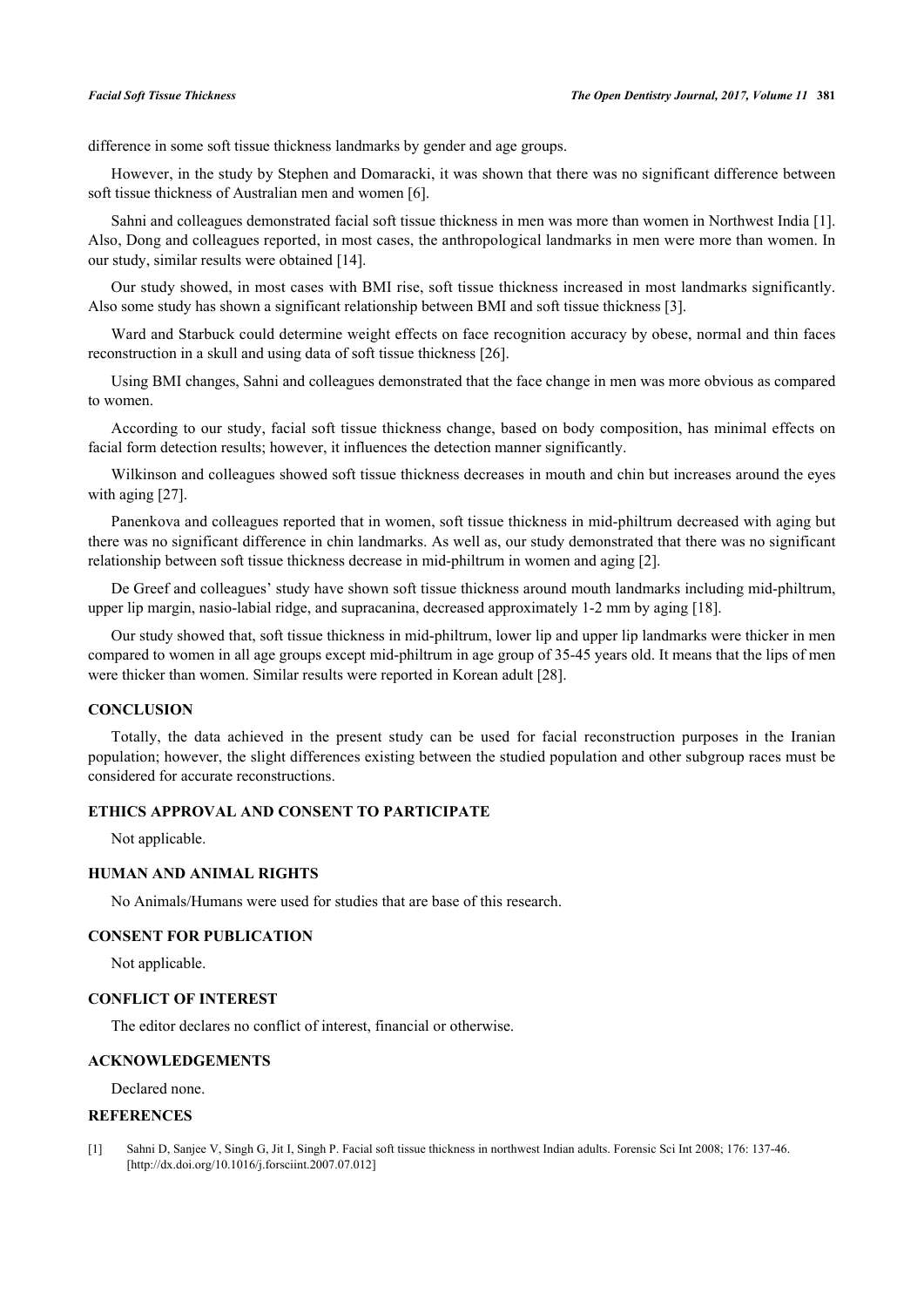### **382** *The Open Dentistry Journal, 2017, Volume 11 Johari et al.*

- <span id="page-7-0"></span>[2] Panenkova P, Benus R, Masnicova S, Obertova Z, Grunt J. Facial soft tissue thicknesses of the mid-face for Slovak population. Forensic Sci Int 2012; 220-93.
- <span id="page-7-1"></span>[3] Sipahioglu S, Ulubay H, Diren HB. Midline facial soft tissue thickness database of Turkish population: MRI study. Forensic Sci Int 2012; 219-82
- <span id="page-7-2"></span>[4] Utsuno H, Kageyama T, Deguchi T, *et al.* Facial soft tissue thickness in skeletal type I Japanese children. Forensic Sci Int 2007; 172: 137-43. [\[http://dx.doi.org/10.1016/j.forsciint.2007.01.004\]](http://dx.doi.org/10.1016/j.forsciint.2007.01.004)
- <span id="page-7-3"></span>[5] Rhine JS, Campbell HR. Thickness of facial tissues in American blacks. J Forensic Sci 1980; 25: 847-58. [\[http://dx.doi.org/10.1520/JFS11301J\]](http://dx.doi.org/10.1520/JFS11301J)
- <span id="page-7-15"></span>[6] Domaracki M, Stephan CN. Facial soft tissue thickness in Australian adult cadavers. J Forensic Sci 2006; 51: 5-10. [\[http://dx.doi.org/10.1111/j.1556-4029.2005.00009.x\]](http://dx.doi.org/10.1111/j.1556-4029.2005.00009.x)
- [7] De Freitas LM, De Freitas KM, Pinzan A, Janson G, De Freitas MR. A comparison of skeletal, dentoalveolar and soft tissue characteristics in white and black Brazilian subjects. J Appl Oral Sci 2010; 18: 135-42. [\[http://dx.doi.org/10.1590/S1678-77572010000200007\]](http://dx.doi.org/10.1590/S1678-77572010000200007)
- [8] Tedeschi-Oliveira SV, Haltenhoff Melani RF, de Almeida NH, de Paiva LA. Facial soft tissue thickness of Brazilian adults. Forensic Sci Int 2009; 127-93.
- [9] Utsuno H, Kageyama T, Uchida K, Yoshino M, Miyazawa H, Inoue K. Facial soft tissue thickness in Japanese children. Forensic Sci Int 2010; 199: 106-9. [\[http://dx.doi.org/10.1016/j.forsciint.2010.02.016\]](http://dx.doi.org/10.1016/j.forsciint.2010.02.016)
- [10] Utsuno H, Kageyama T, Deguchi T, Yoshino M, Miyazawa H, Inoue K. Facial soft tissue thickness in Japanese female children. Forensic Sci Int 2005; 152: 101-7. [\[http://dx.doi.org/10.1016/j.forsciint.2004.07.010\]](http://dx.doi.org/10.1016/j.forsciint.2004.07.010)
- [11] Utsuno H, Kageyama T, Uchida K, *et al.* Pilot study of facial soft tissue thickness differences among three skeletal classes in Japanese females. Forensic Sci Int 2010; 165-95.
- <span id="page-7-4"></span>[12] Codinha S. Facial soft tissue thicknesses for the Portuguese adult population. Forensic Sci Int 2009; 184: 80-1. [\[http://dx.doi.org/10.1016/j.forsciint.2008.11.011\]](http://dx.doi.org/10.1016/j.forsciint.2008.11.011)
- <span id="page-7-5"></span>[13] El-Mehallawi IH, Soliman EM. Ultrasonic assessment of facial soft tissue thicknesses in adult Egyptians. Forensic Sci Int 2001; 117: 99-107. [\[http://dx.doi.org/10.1016/S0379-0738\(00\)00453-9\]](http://dx.doi.org/10.1016/S0379-0738(00)00453-9)
- <span id="page-7-6"></span>[14] Dong Y, Huang L, Feng Z, Bai S, Wu G, Zhao Y. Influence of sex and body mass index on facial soft tissue thickness measurements of the northern Chinese adult population. Forensic Sci Int 2012; 222-396.
- [15] Tyrrell AJ, Evison MP, Chamberlain AT, Green MA. Forensic three-dimensional facial reconstruction: historical review and contemporary developments. J Forensic Sci 1997; 42: 653-61. [\[http://dx.doi.org/10.1520/JFS14176J\]](http://dx.doi.org/10.1520/JFS14176J)
- <span id="page-7-7"></span>[16] Quatrehomme G, Cotin S, Subsol G, *et al.* a fully three-dimensional method for facial reconstruction based on deformable models. J Forensic Sci 1997: 42: 649-52. [\[http://dx.doi.org/10.1520/JFS14175J\]](http://dx.doi.org/10.1520/JFS14175J)
- <span id="page-7-8"></span>[17] Vander Pluym J, Shan WW, Taher Z, *et al.* Use of magnetic resonance imaging to measure facial soft tissue depth. Cleft Palate Craniofac J 2007; 44: 52-7. [\[http://dx.doi.org/10.1597/04-191](http://dx.doi.org/10.1597/04-191)]
- <span id="page-7-9"></span>[18] De Greef S, Claes P, Vandermeulen D, Mollemans W, Suetens P, Willems G. Large-scale *in-vivo* Caucasian facial soft tissue thicknesses database for craniofacial reconstruction. Forensic Sci Int 2006; 159: 126-46. [\[http://dx.doi.org/10.1016/j.forsciint.2006.02.034\]](http://dx.doi.org/10.1016/j.forsciint.2006.02.034)
- [19] Gerasimov MM. The Face Finder. Hutchinson & Co., Philadelphia 1971.
- <span id="page-7-10"></span>[20] Kim KD, Ruprecht A, Wang G, Lee JB, Dawson DV, Vannier MV. Accuracy of facial soft tissue thickness measurements in personal computer-based multiplanar reconstructed computed tomographic images. Forensic Sci Int 2005; 155: 28-34. [\[http://dx.doi.org/10.1016/j.forsciint.2004.11.004\]](http://dx.doi.org/10.1016/j.forsciint.2004.11.004)
- <span id="page-7-11"></span>[21] Sahni D, Jit I, Singh P, Suri S, Sanjeev A, Kaur H. Preliminary study on facial soft tissue thickness by magnetic resonance imaging in Northwest Indians. Forensic Sci Commun 2002; p. 4.
- <span id="page-7-12"></span>[22] Suzuki K. On the thickness of the soft parts of the Japanese face. J Anthropol Soc Nippon 1948; 60: 7-11. [\[http://dx.doi.org/10.1537/ase1911.60.7](http://dx.doi.org/10.1537/ase1911.60.7)]
- <span id="page-7-13"></span>[23] Manhein MH, Listi GA, Barsley RE, Musselman R, Barrow NE, Ubelaker DH. *In vivo* facial tissue depth measurements for children and adults. J Forensic Sci 2000; 45: 48-60. [\[http://dx.doi.org/10.1520/JFS14640J\]](http://dx.doi.org/10.1520/JFS14640J)
- <span id="page-7-14"></span>[24] Krogman WM, Iscan MY. The Human Skeleton in Forensic Medicine. 2<sup>nd</sup> ed. Charles C. Thomas, Ed. Illinois 1986.
- <span id="page-7-16"></span>[25] Shepherd J, Davies G, Ellis H, Shepherd J. Social Factors in Face Recognition, Perceiving and Remembering Faces. London: Academic Press 1981.